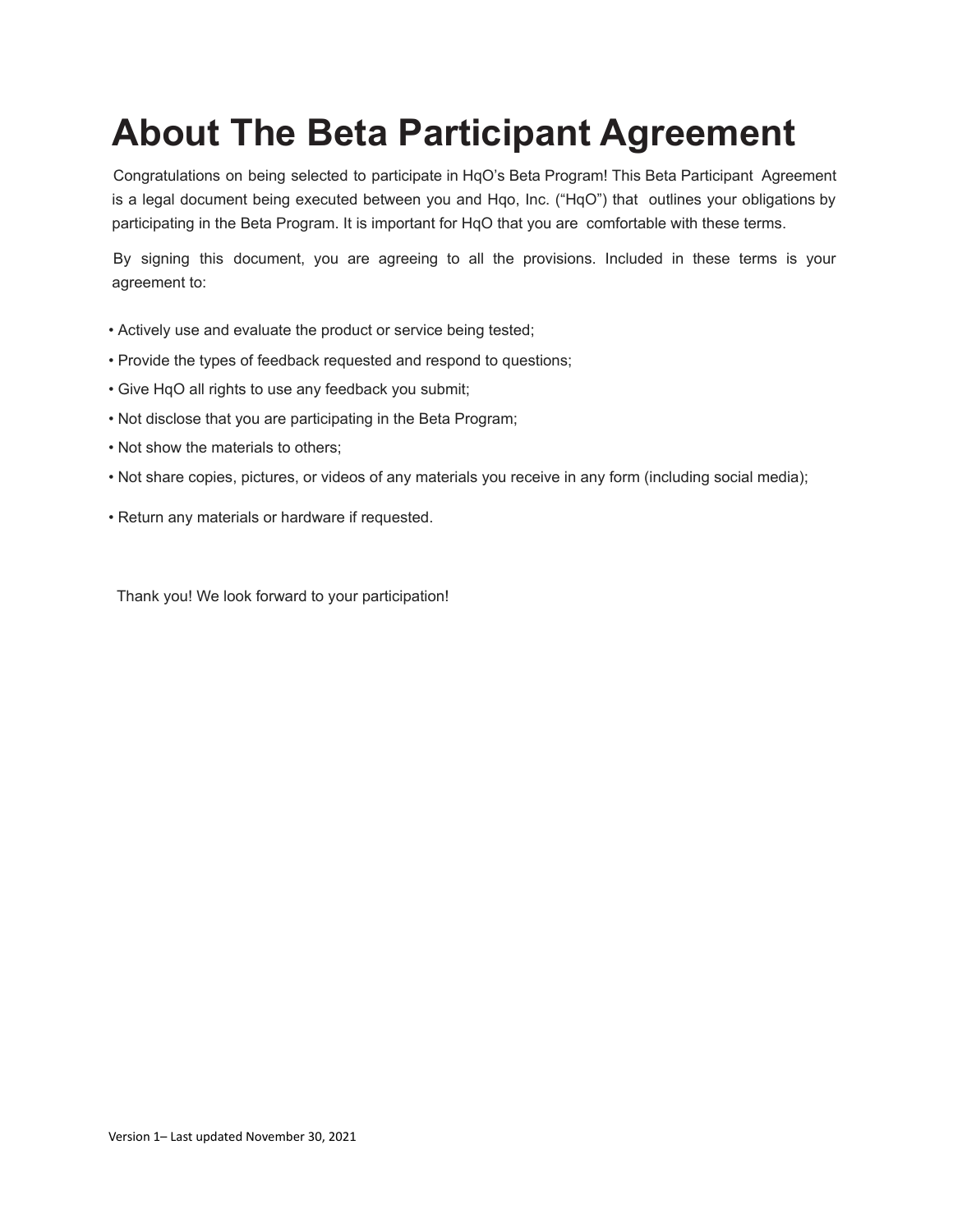# **BETA PARTICIPANT AGREEMENT**

This Beta Participant Agreement ("Agreement") is entered into between **\_\_\_\_\_\_\_\_\_\_\_\_\_\_\_\_\_\_\_\_\_\_\_\_\_\_\_\_\_\_\_\_\_\_\_\_** ("Participant") and HqO,Inc. ("HqO"), and is effective as of the date of signature by the Participant.

The Participant desires to participate in HqO's Beta Program, which provides access to confidential materials, services, products, and features currently in development by HqO. In exchange, HqO will receive the benefit of Participant's feedback and reports as a beta tester of HqO's materials, services, products, and features.

HqO and Participant agree to the following:

- 1. **Beta Test Material**. All materials, services, products, and features (including any related components, accessories, and documentation) provided by HqO in connection with the Beta Program shall be referred to in this Agreement as the "Beta Test Material." **Exhibit A** to this Agreement will list briefly the Beta Test Materials that will be provided to the Participant.
- 2. **License**. HqO grants Participant a personal, non-exclusive, non-transferable license to use each Beta Test Material solely for the purpose of Participant's internal evaluation and testing of the Beta Test Material for HqO unless HqO explicitly confirms in writing that the Beta Test Materials will be provided to the Participant as generally available product and or service of HqO. The Beta Test Material may not be disclosed (publicly or privately), sublicensed, sold, assigned, leased, loaned, or otherwise transferred by Participant to any third party, for any reason.
- 3. **Third Party Software.** The Beta Test Materials may contain or use certain software that is owned by third parties ("Third Party Software"). Third Party Software is subject to terms and conditions other than those in this Agreement. Participant may view the relevant licenses and/or notices for such Third Party Software on their respective websites. A list of third party software can be provided upon request. As applicable, the terms of Participant's use of the Third Party Software is subject to and governed by the applicable third party licenses and/or terms of service, except that the Sections "License", "Disclaimer of Warranty" and "Limitation of Liability" of this Agreement also govern Participant's use of the Third Party Software. Participant agrees to comply with the terms and conditions of the relevant Third Party Software licenses and/or terms of service.

### 4. **HqO's Obligations.**

- 1. HqO will provide technical support for the Beta Test Material.
- 2. HqO has no obligation to develop or provide any updates or revisions to the Beta Test Material, and HqO reserves the right to alter or adjust performance specifications for the Beta Test Material as it deems necessary or desirable.
- 3. HqO will provide the instructions, safety information, warnings or cautions concerning the Beta Test Material.

### 5. **Participant's Obligations and Representations**.

1. Participant agrees to test and evaluate the Beta Test Material as requested and described in any instructions provided by HqO. Participant agrees to familiarize itself with the Beta Test Material information, instructions and documentation provided by HqO and to only use or test the Beta Test Material as directed. Participant will promptly notify HqO of any and all functional flaws, errors,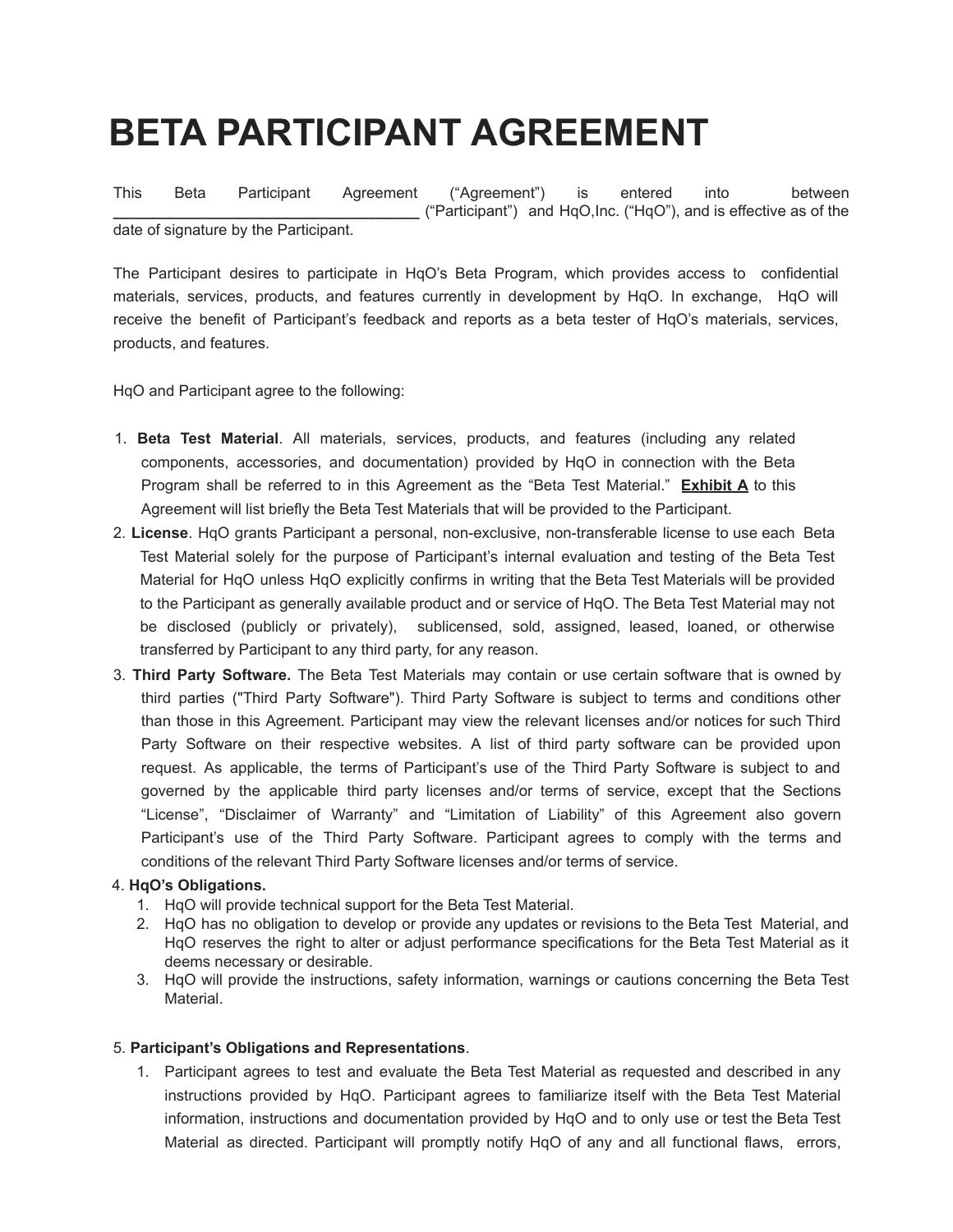anomalies, and problems directly or indirectly associated with the Beta Test Material known to or discovered by Participant. Participant agrees to provide HqO with such reports via the methods designated by HqO and to promptly respond to any and all reasonable inquiries, questionnaires, surveys, and other test documents submitted to Participant by HqO.

- 2. Participants acknowledge that the Beta Test Materials may monitor and record certain personal data. Participants are solely responsible for ensuring that they provide the appropriate notice to and obtain consent from, in accordance with applicable law, whose data may be captured through the Beta Test Materials.
- 3. Participants agree, that as a condition of participation in the Beta Program, HqO will have access to all data captured by any HqO device in the Beta Program for the purposes of research and refining our service.
- 4. Participant agrees to return the Beta Test Material in good condition (taking into account reasonable wear and tear, where applicable) to HqO within fourteen days of Participant's receipt of HqO's request to do so.
- 5. Any feedback, ideas, modifications, suggestions, improvements, and the like made by Participant with respect to the Beta Test Material ("Supportive Information") will be the property of HqO. Participant agrees to assign, and hereby assigns, all right, title, and interest worldwide in the Supportive Information and the related intellectual property rights to HqO. HqO may disclose or use Supportive Information for any purposes whatsoever without any obligation to Participant.
- 6. Participant agrees to pay all incidental costs (such as, costs for Internet and phone services, accessories, cabling, etc.) associated with the testing of the Beta Test Material and incurred during Participant's possession of the Beta Test Material, unless otherwise agreed to in writing by both parties.
- 7. Participant agrees to be bound by any additional terms and guidelines in HqO's Website Terms of Service (available [here](https://www.hqo.com/wp-content/uploads/2021/09/8-19-21-hqo-terms-and-conditions-of-use.pdf)), including any community guidelines and/or prohibited use, in connection with any user forums available or accessible during the Beta Program.

### 6. **Confidentiality**

- 1. Participant acknowledges that as a beta tester, Participant, may have access to, and HqO may disclose to Participant, certain valuable information belonging to and relating to HqO which HqO considers confidential, including, but not limited to, information concerning the Beta Test Material, the Beta Test Material's trademark(s) and trade name(s), computer programs, user manuals, sales and marketing plans, business plans, processes, and other trade secrets ("Confidential Information"). Participant shall ensure that Participant and all Recipients, use the Confidential Information solely for testing purposes and shall not disclose, without HqO's written consent, such Confidential Information to third parties or use such Confidential Information for their own benefit or for the benefit of third parties.
- 2. Participant shall disclose Confidential Information only to those of its employees who need to know such information for the purpose of testing HqO's products and services, and who are subject to written obligations of confidentiality.
- 3. Participant acknowledges that the Beta Test Material contains Confidential Information developed or acquired by HqO and that all right, title and interest therein and in other HqO Confidential Information remain vested in HqO. Participant shall not, and shall ensure that all Recipients do not, disclose that it is evaluating or testing or has evaluated or tested the Beta Test Material (or the results of such testing) to any third party without HqO's prior written consent, including but not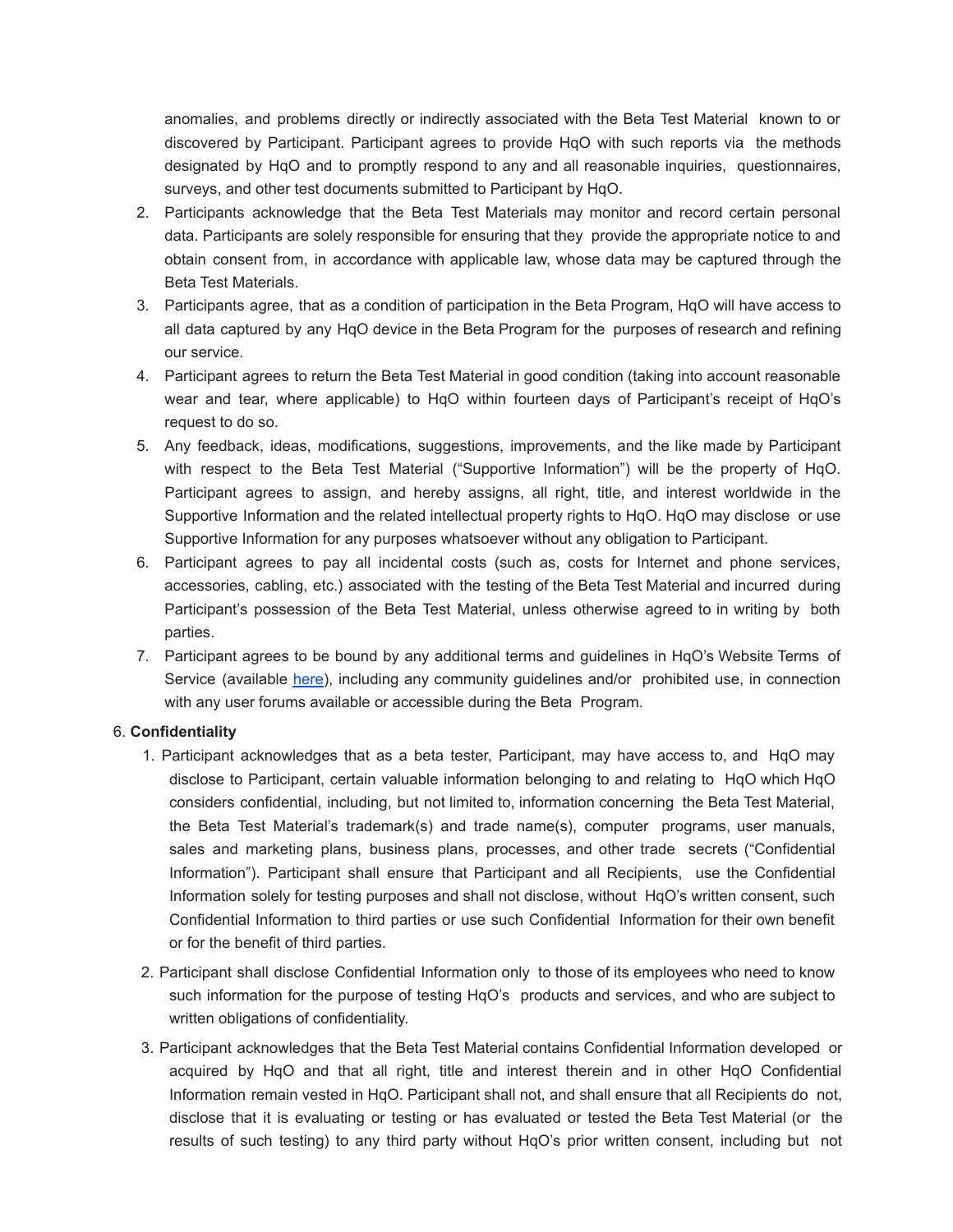limited to disclosure over social media. In addition, Participant agrees to treat any communications and reports prepared under this Agreement as Confidential Information and will not divulge the existence or content of such communications or reports to any third party without HqO's prior written consent.

4. This Agreement shall impose no obligation of confidentiality upon Participant with respect to any portion of the Confidential Information which: (i) now or hereafter, through no act or failure to act on Participant's part, becomes generally known or available; (ii) is known to Participant at the time Participant receives same from HqO as evidenced by written records; (iii) is hereafter furnished to Participant by a third party as a matter of right and without restriction on disclosure.

### 7. **Proprietary Rights; No Right to Copy, Modify, or Disassemble.**

- 1. The Beta Test Material provided by HqO and all copies thereof, are proprietary to and the property of HqO. All applicable rights in all copyrights, trademarks, trade secrets, trade names, patents and other intellectual property rights in or associated with the Beta Test Material are and will remain vested in HqO and Participant shall have no such intellectual property rights in the Beta Test Material.
- 2. Participant may not, and shall prevent all Recipients from attempting to, copy or reproduce the Beta Test Material without HqO's prior written consent, except as reasonably needed to perform its obligations hereunder. Participant may not, and shall prevent all Recipients from attempting to, copy or reproduce any software or documentation provided by HqO, without
- 3. HqO's prior written consent, except as is reasonably needed to perform Participant's obligations under this Agreement. Each permitted copy of software or documentation must contain HqO's proprietary and copyright notices in the same form as on the original. Participant shall not remove or deface any portion of any legend provided on any part of the Beta Test Material.
- 4. Participant agrees to secure and protect the Beta Test Material in a manner consistent with the maintenance of HqO's rights therein and to take appropriate actions by instruction or agreement with any of its employees or agents.
- 5. Participant shall not, and shall prevent all Recipients from attempting to, reverse engineer, alter, modify, disassemble or decompile the Beta Test Material, or any part thereof, without HqO's prior written consent.

8. **Disclaimer of Warranty**. By its nature, the Beta Test Material may contain errors, bugs and other problems that could cause system failure and the testing and quality assurance of the Beta Test Material may not yet be completed. Participant acknowledges and agrees that the Beta Test Materials may contain, in HqO's sole discretion, more or fewer features or different licensing terms than subsequent commercial release versions. Because the Beta Test Material is subject to change, HqO reserves the right to alter the Beta Test Material at any time, and any reliance on the Beta Test Material is at Participant's own risk. Without limiting any disclaimer of warranty or other limitation stated herein, Participant agrees that any Beta Test Materials are not considered by HqO to be suitable for commercial use, and that they may contain errors affecting their proper operation. PARTICIPANT ACCEPTS THE BETA TEST MATERIAL "AS IS." HqO MAKES NO WARRANTY OF ANY KIND REGARDING THE BETA TEST MATERIAL. HqO HEREBY EXPRESSLY DISCLAIMS ALL IMPLIED AND STATUTORY WARRANTIES, INCLUDING, BUT NOT LIMITED TO, ANY IMPLIED WARRANTY OF MERCHANTABILITY, FITNESS FOR A PARTICULAR PURPOSE, OR NON-INFRINGEMENT OF THIRD PARTIES RIGHTS. NEITHER HqO NOR ITS LICENSORS WARRANT THAT THE BETA TEST MATERIALS OR THE THIRD PARTY SOFTWARE WILL MEET PARTICIPANT'S REQUIREMENTS, THAT THE OPERATION OF THE BETA TEST MATERIALS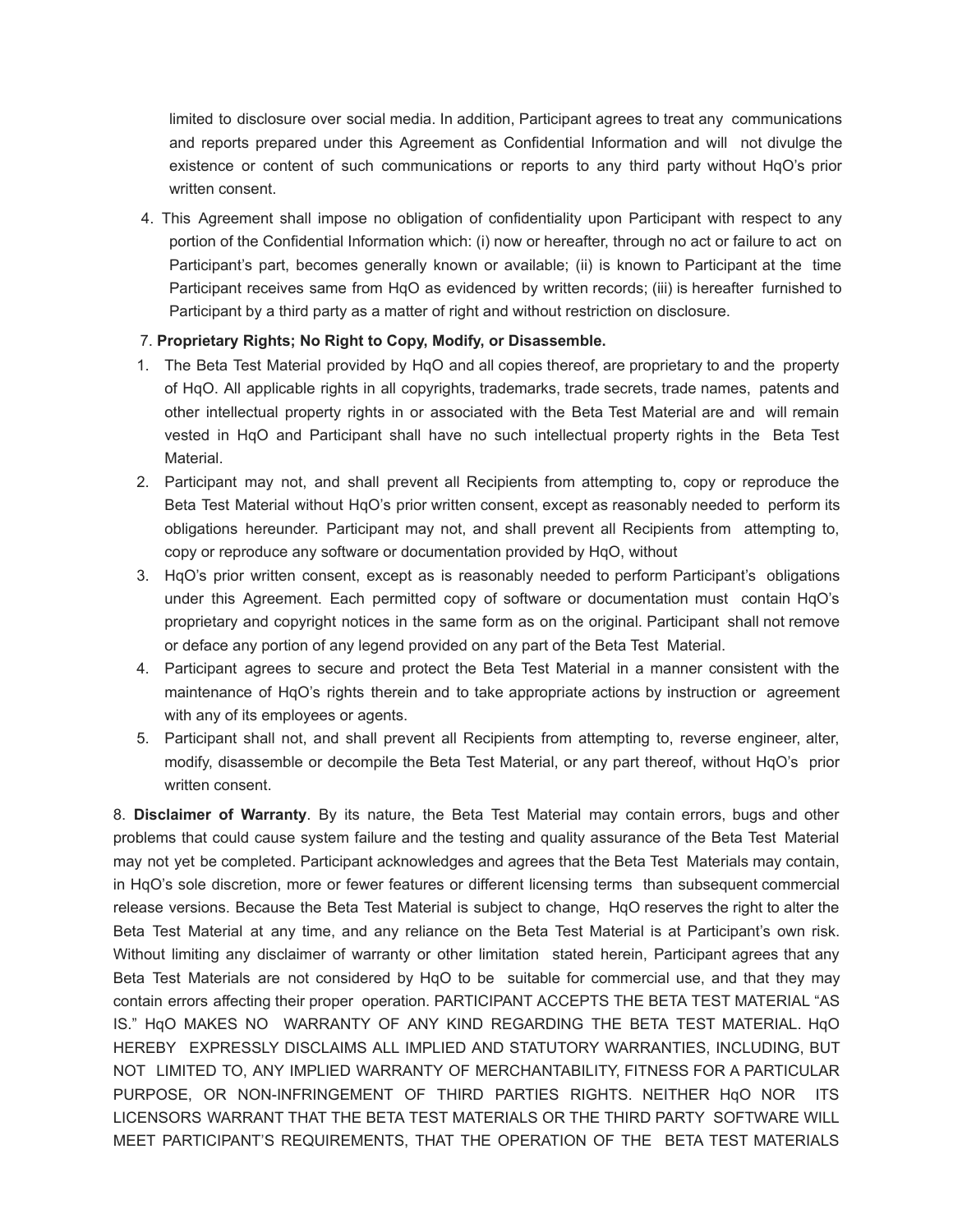OR THE THIRD PARTY SOFTWARE WILL BE UNINTERRUPTED OR ERROR-FREE, OR THAT DEFECTS IN THE BETA TEST MATERIALS WILL BE CORRECTED.

#### 9. **Term and Termination**.

- 1. The term of this Agreement shall begin on the date set forth above (or, if no date is given, then the later of the dates each party accepted this Agreement by written signature) and shall continue until terminated as set forth below. Upon termination of this Agreement for any reason, the obligation to protect Confidential Information shall survive such termination.
- 2. This Agreement shall terminate upon ten (10) days prior written notice by either party.
- 3. Upon termination of this Agreement, Participant agrees to (a) return the Beta Test Material and all copies thereof to HqO, if requested by HqO in writing to do so, within seven (7) days after such termination, or (b) if requested by HqO to do so, certify to HqO in writing that the Beta Test Material and all copies thereof have been destroyed, or (c) purchase the Beta Test Material. The provisions of, and the obligations of the parties under, Sections 5, 6, 7, 8, 9 and 10, and any other provisions that would normally survive, shall survive the termination of this Agreement.
- 10. **Limitation of Liability**. IN NO EVENT SHALL HqO BE LIABLE TO PARTICIPANT OR ANY THIRD PARTY FOR ANY GENERAL, INCIDENTAL, CONSEQUENTIAL, INDIRECT, DIRECT, SPECIAL, OR PUNITIVE DAMAGES, ARISING OUT OF OR RELATING TO THE BETA TEST MATERIAL OR THE TRANSACTIONS CONTEMPLATED HEREIN, EVEN IF HqO HAS BEEN ADVISED OF THE POSSIBILITY OF SUCH DAMAGES. THE PARTIES AGREE THAT THESE LIMITATIONS SHALL APPLY EVEN IF THIS AGREEMENT OR ANY LIMITED REMEDY SPECIFIED HEREIN IS FOUND TO HAVE FAILED OF ITS ESSENTIAL PURPOSE.
- 11. **Exporting Restrictions; United States Government Legends.** Beta Test Materials, including Software, provided to Participant may be subject to United States Export Restrictions. Participant agrees not to export or re-export any Beta Test Material or accompanying documentation in violation of any applicable laws and regulations of the United States or the country in which Participant obtained them.
- 12. **Waiver**. A waiver of any default hereunder or of any of the terms and conditions of this Agreement shall not be deemed to be a continuing waiver or a waiver of any other default or of any other term or condition, but shall apply solely to the instance to which such waiver is directed.
- 13. **Assignment; Severability**. Participant shall not assign any rights or delegate any obligations under this Agreement, by operation of law or otherwise, without HqO's prior written consent; any attempted assignment shall be null and void and shall result in the termination of this Agreement. If any part of this Agreement shall be invalid or unenforceable, such invalidity or unenforceability shall not affect the validity or enforceability of any other part or provision of this Agreement which shall remain in full force and effect.
- 14. **Governing Law**. This Agreement shall be governed by the laws of the State of Massachusetts, excluding any such laws that might direct the application of the laws of another jurisdiction. The parties agree that the federal or state courts located in Massachusetts, Massachusetts shall have exclusive jurisdiction to hear any dispute under this Agreement.
- 15. **Entire Agreement**. This Agreement represents the entire agreement between the parties regarding the subject matter hereof and supersede any and all prior agreements between the parties, whether written or oral, regarding the subject matter hereof. This Agreement may not be modified or amended except by the written acceptance of both parties.